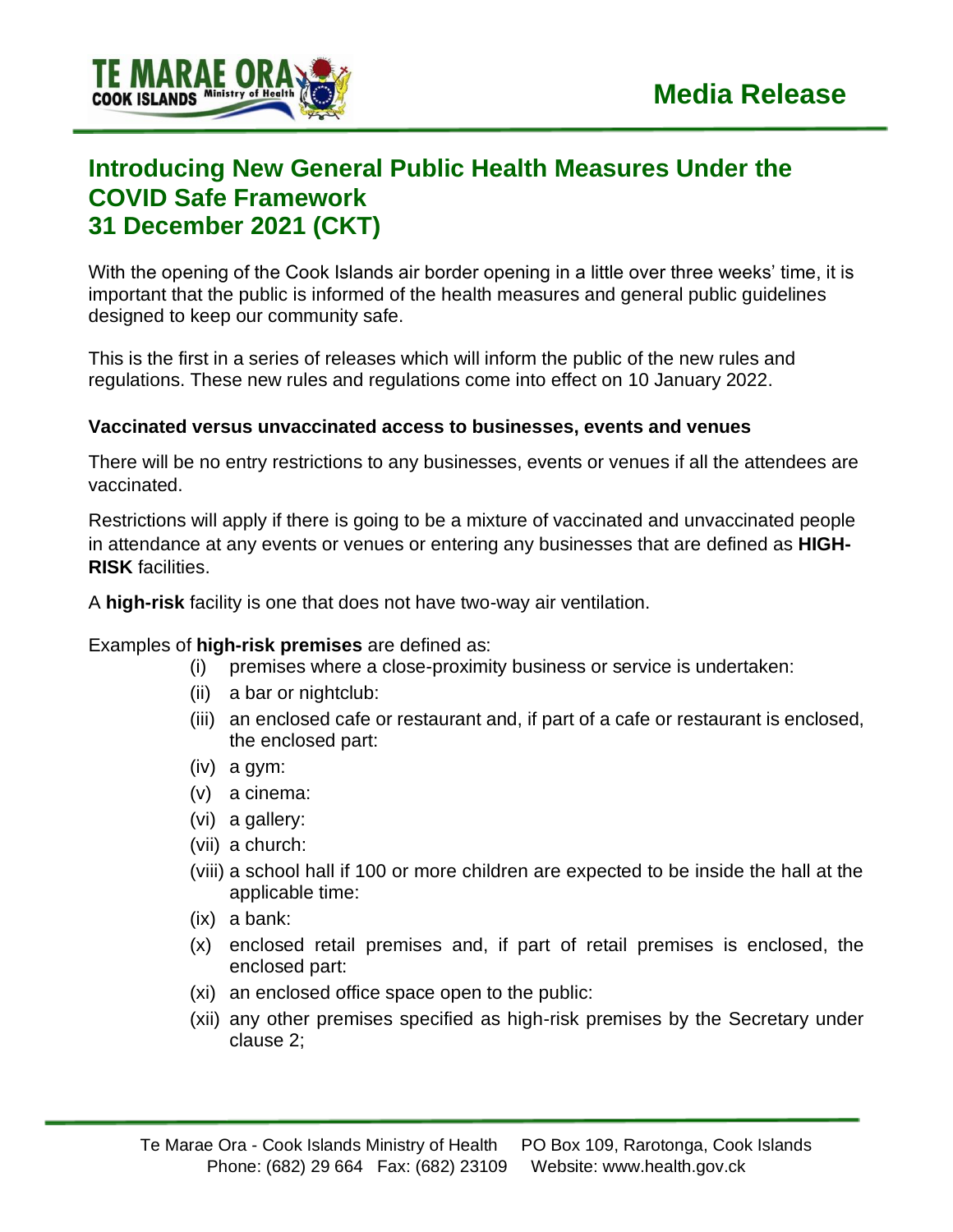#### **High-risk premises do not include:**

- a supermarket; or
- a dairy or grocery store; or
- a pharmacy; or
- a school or other educational institution; or
- a petrol station; or
- a court or tribunal.

The best way to define a high-risk facility is by using the 3 C's:

- Closed Spaces
- Crowded Spaces
- Close Contact Settings

The following restrictions will apply for any high-risk facility.

- Limited to 100 persons if a mixture of vaccinated and unvaccinated people are in attendance.
- Minimal physical distancing of 1 metre
- Face masks to be worn
- No limit on numbers if all in attendance are vaccinated.

#### **General public health measures**

Face masks **must** be worn in any high-risk facility and on any form of public transportation.

This includes school buses, passenger transfers and aircrafts including domestic or international flights.

Face masks are also encouraged in all other public settings.

Remember to sign up and tag in wherever you go with CookSafe and CookSafe Plus.

Contact tracing is encouraged at all high-risk facilities, with everyone tagging or manually signing in before entry.

It is important to stay home or self-isolate if you feel unwell. It's the best way to stop the spread of COVID-19.

## **COVID-19 Hotlines**

From (insert date) to following COVID-19 Hotlines will be operational in Rarotonga and Aitutaki, these are the numbers to call if you have any queries or are seeking advice regarding COVID-19.

In Rarotonga call: 0800 1888 In Aitutaki, please call: 0800 1222